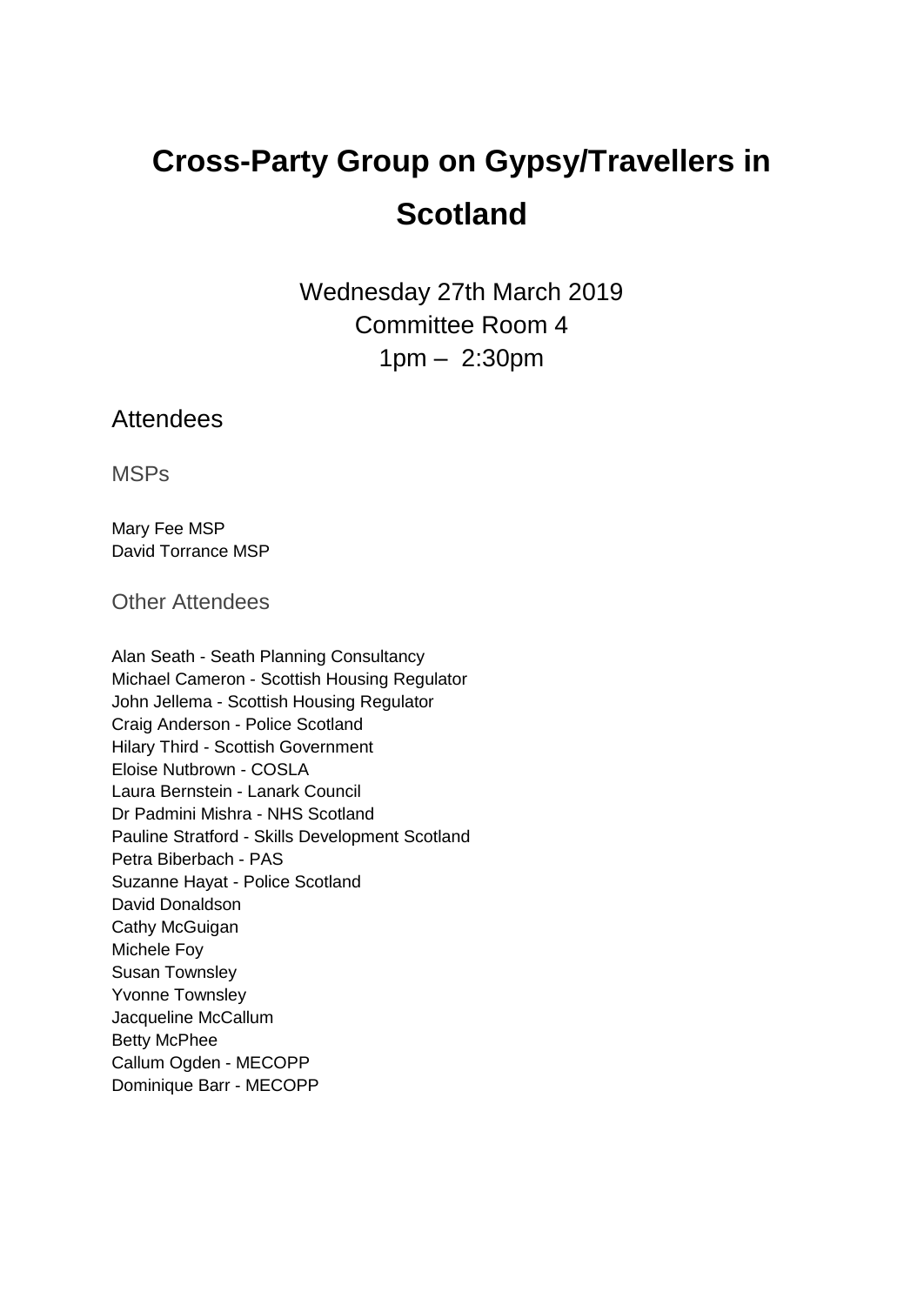# Minutes of Meeting

# Welcome

Mary Fee MSP welcomed attendees to the meeting.

Minutes of previous meeting were accepted with no changes.

#### Scottish Housing Regulator Update

#### Michael Cameron

- Outlined the role of the Scottish Housing Regulator in relation to Minimum Site Standards in Scotland. The regulator monitors sites for compliance. There are just under 30 sites and just under 30 landlords, with over 400 pitches for Gypsy/Travellers.
- Noted that the deadline for compliance was June 2018. The regulator wrote to providers to request compliance level reviews, and published an analysis of this in October 2018.
- Around half of the sites did not meet the site standards. Required non-compliant sites to develop a remedial plan.
- Statutory Improvement Plans are an option from the regulator in the case of noncompliance with standards. In the first instance the regulator will seek to understand and work with landlords, examine plans for improvement.

#### John Jellema

- Outlined recent updates from landlords. Updates indicate that 11 do not meet the standards. 3 of these advise that compliance is imminent.
- ACHA (Argyll Community Housing Association) owns two of these sites. As residents have not signed leases they are considered non-compliant. ACHA us meeting with residents to attempt to reach an agreement.
- Additional landlords will reach compliance by June 2019
- Aberdeen City Council has invested £1,000,000 into site redevelopment to improve standards.
- Aberdeenshire Council hope to be compliant in the coming months.

# COSLA Update

# Eloise Nutbrown

● COSLA are working closely with the Scottish Government and community activists. Where appropriate have escalated issues to COSLA leaders and heard from residents.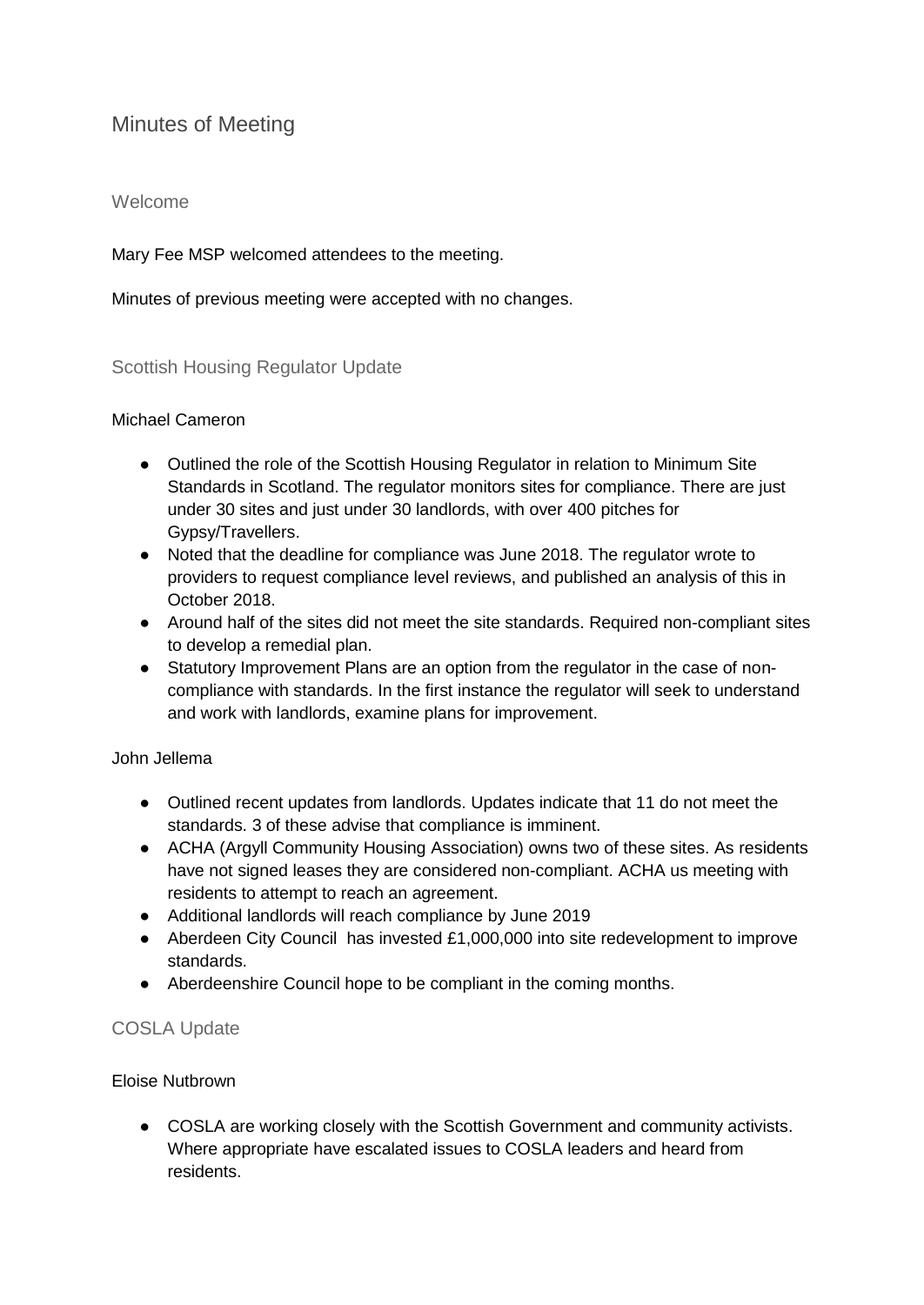- Meeting on 28th March to look at draft paper covers finance, stock, quality of accommodation, agreed commitments with the Scottish Government in action plan. Longer term COSLA is looking to improve assessment of need and what provision for accommodation is needed in local authority areas.
- COSLA is also working in a range of other areas including negotiated stopping, improving needs assessment methodology and ensuring this feeds in to housing strategy.

# Dunchologan Site

# **Michele Foy and Jacqueline McCallum read out Shannon Stewart's written statement submitted in advance:**

"To whom it may concern,

Sorry i can't be in attendance today,i recently had a baby girl and given the distance i can easily make the journey.

In regards to the upgrades that have recently taken place at Duncholgan,i don't believe they meet the minimum standards for many reasons,Acha have not taken into account the basic needs and wants of the tenant,both long standing and fleeting,this is a running trait with acha staff.

Many years ago my mum began a community with site tenant and mecopp workers in hopes of joining forces with acha staff to make our home a better place to live and in turn make there jobs easier by understanding and having open communication with us about things most important to us.

I now have my own plot and a young family of my own and conditions of and around the site are the same if not worse than they ever where,the access road to the site which has always been an issue still remains that,with neither acha or the council wanting responsibility of the road or its maintenance,fly tipping and bad tenants have left the site in states one wouldn't expect to see in a skip but Acha seems to reward this behaviour and completely disregard and disrespect other law abiding tenants.

The amenity blocks were recently ''upgraded'' i use this term loosely as everything inside the blocks are as standard as they come, a lot of which would have been so much worse had i not refused to allow works to begin on mine as id never been consulted with about any of it and after having spoken with the man who drew up the plans he agreed it did not make sense what they were proposing but he was just going off what the acha staff who was supposed to consult us all had told him we wanted/needed,some of which did not even fit the design of the block.

Our bathroom areas where not touched as we were told these were standard but they would repaint over the damp and mildew to freshen it up which they did,the mildew has returned.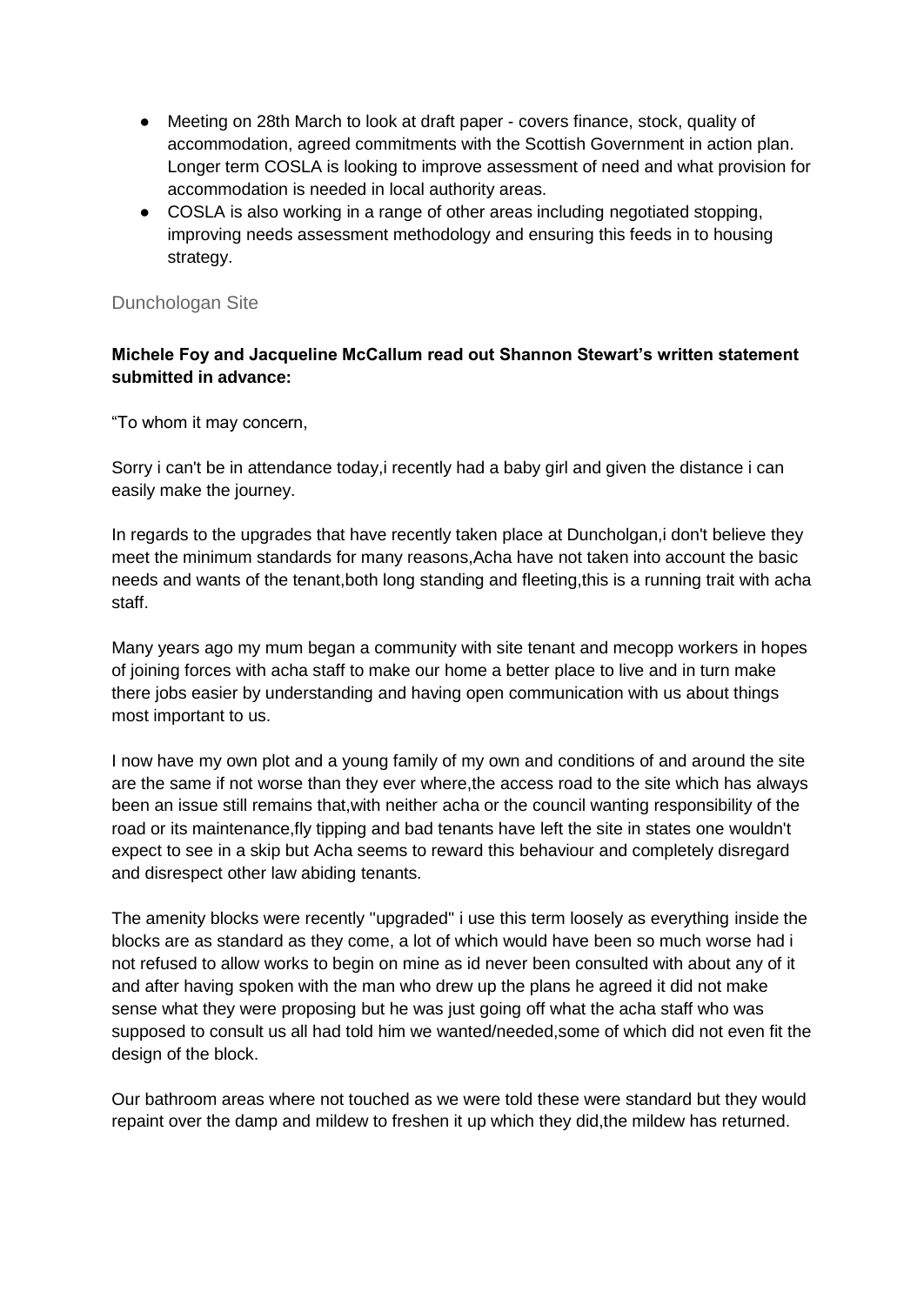My weekly electricity cost is around 70-80 pound a week in the winter,i own a 2 bed caravan that i have gas heating in and one electric oil heater,i do not use the hot water in the block as this then raises it to around 100 pounds a week,my washing machine/dryer and freezer run same as any household,Acha has provided an energy efficiency test but admitted he didn't have the correct numbers to run through the machine so improvised which came out with an efficient reading.

A lot of us,including myself, stay on this site due to family connections or just wanting to maintain our way of life, i have the options to move to a nicer,well kept,clean and friendly places but i'd like to stay here with my family and the people i was raised with but unfortunately due to Achas poor management and failure to listen to tenants and treat us as human beings who have a right to decent living which includes minimum standards this may no longer be our future or anyones for that matter.

I'd also just like to add that it wasn't an independent surveyor who ticked off on the site meeting minimum standards, acha decided they'd done enough to meet the standards and signed it off themselves .

along with everything else there's also the matter of,

- No bus stops or means of using public transport.
- The connecting road to the local town is unusable due to overgrowth.
- No speed limit signs entering or on the site.
- Ditches and access road over grown.
- Rubbish left from other tenants not removed.
- Access road in terrible conditions.
- Most Acha staff very disrespectful and patronising of tenants old and young,especially visitors.
- Street Lights very temperamental.
- Drains on the site permanently blocked.

#### Sincerely Shannon Stewart"

#### Sanctions against landlords

#### David Donaldson

- Highlighted the disparity in standards between sites and settled accommodation. Asked when will sanctions be applied in cases where landlords repeatedly fall short of the standards? If standards are not met by 2020 will sanctions be applied?
- Will the Scottish Government agree to require independent assessments of sites to ensure compliance with minimum site standards?

#### Michael Cameron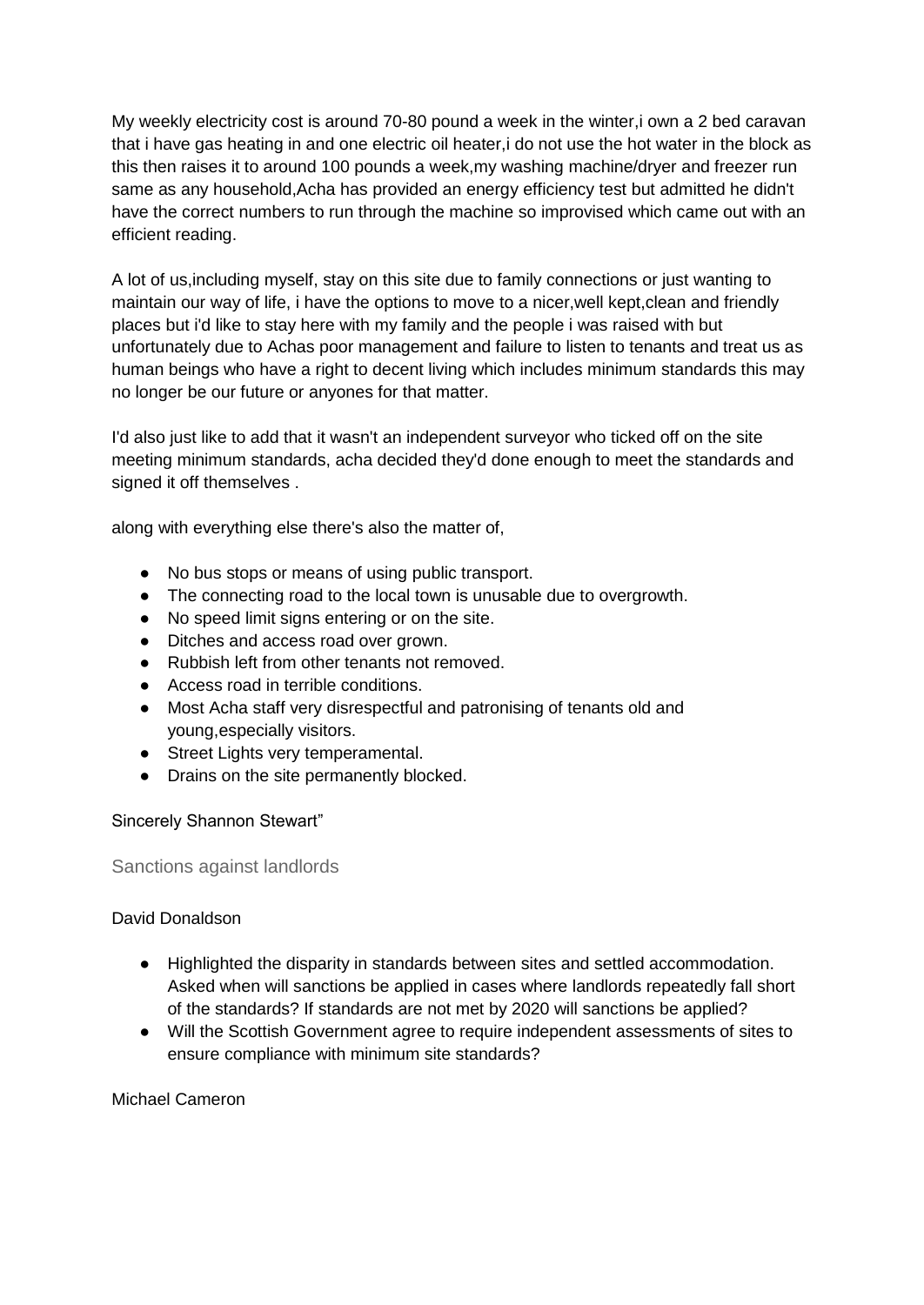- The regulator would want to understand the intention of the landlord in making the necessary improvements, and try to understand if the timescale and plans are appropriate. The regulator will monitor the plans to ensure they are put into place.
- If minimum standards are not achieved we will consider use of our statutory intervention powers.
- The regulator does not have the resources to undertake independent assessments. If we were sufficiently concerned that we weren't getting the right amount of evidence then we might require the landlord to provide evidence of their work to meet the standards.
- Further complaints can be taken to the Scottish Public Services Ombudsman.

# Cathy McGuigan

● Has been working to improve standards on local Dunchologan site for five years. Same issues with the site persist today. Residents weren't allowed to let family come onto the site - family members were asked to leave, they weren't even allowed to stay for the funeral.

# Ministerial Working Group on Gypsy/Travellers

# Hilary Third

- The Ministerial Working Group met four times in 2018. Individual ministers have met with community members and visited sites.
- Accommodation was looked at first by the Ministerial Working Group as this was seen as a key area which impacted most on other areas.
- Draft Actions will be shared with the Cross Party Group next week in early April.
- We will be working with key delivery partners and the Gypsy/Traveller community. We hope to have conversations about how we can move forward and deliver rapidly within the two year life of the plan.
- Working jointly with COSLA has been very helpful, too long this has been a back and forth on blame, but in this case we have been able to overcome these barriers. The draft will be a joint output from the Scottish Government and COSLA.
- The Draft Action Plan doesn't include everything, there will be delivery plans which sit behind the Action Plan. A series of community conversations are planned for the coming weeks, first of which will be in Aberdeen on 16th of April where the women's voices project and youth assembly will be looking at accommodation actions.

# Planning future sites

- The importance of place standards and planning law was discussed in relation to future provision of Gypsy/Traveller sites.
- Discussion around plans to upgrade existing sites, and to build new sites where it is not possible or practical to upgrade existing sites.
- It is unlikely the Action Plan will contain commitment to build a certain number of sites over a given number of years. The Action Plan will look to ensure